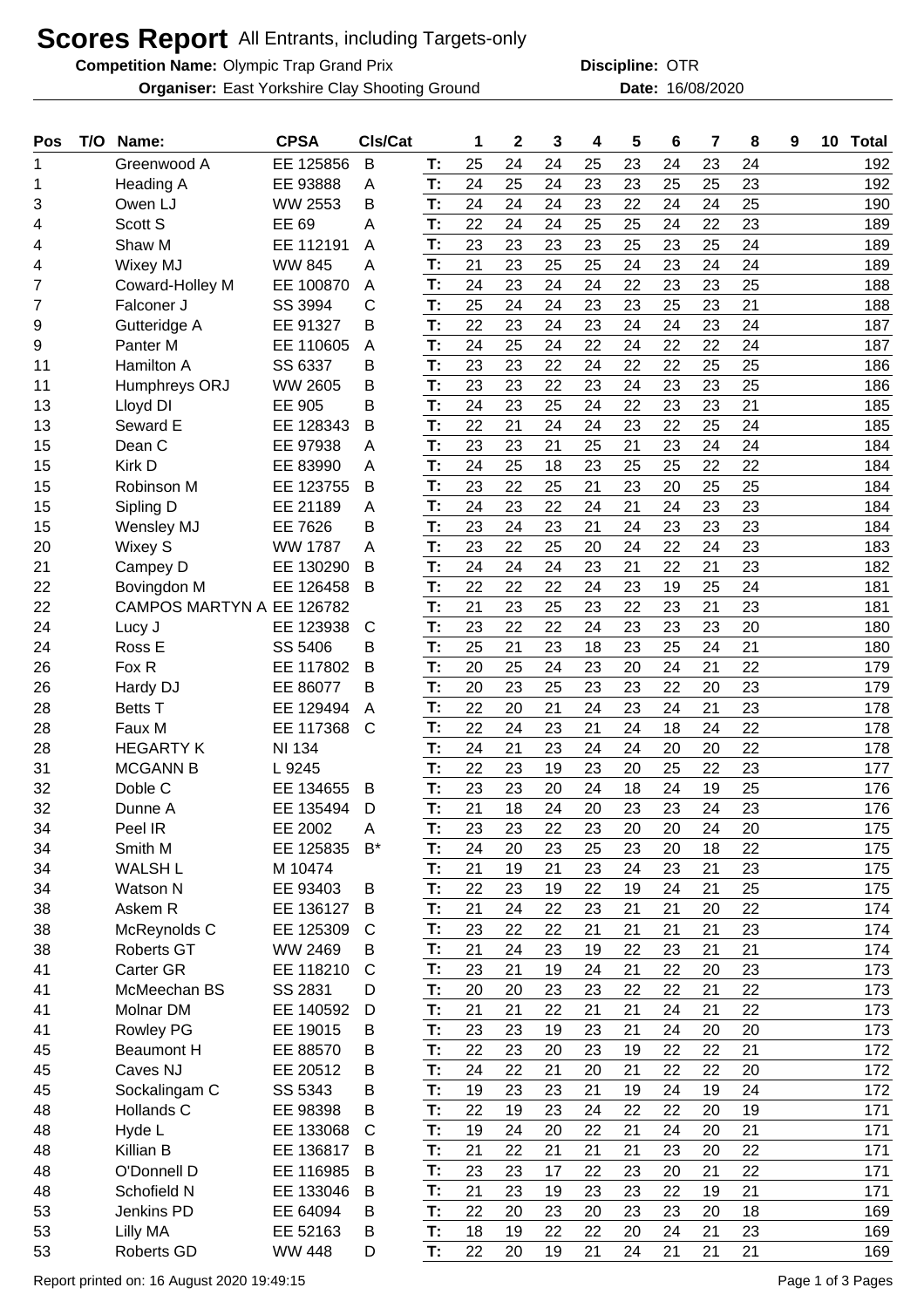## **Scores Report** All Entrants, including Targets-only

**Competition Name:** Olympic Trap Grand Prix **Competition Name: OTR** 

**Organiser:** East Yorkshire Clay Shooting Ground **16/08/2020** Date: 16/08/2020

**Discipline:**

| Pos        | T/O | Name:                             | <b>CPSA</b>           | CIs/Cat           |          | 1  | $\mathbf 2$ | 3        | 4        | 5        | 6        | 7        | 8        | 9 | 10 | <b>Total</b> |
|------------|-----|-----------------------------------|-----------------------|-------------------|----------|----|-------------|----------|----------|----------|----------|----------|----------|---|----|--------------|
| 56         |     | <b>Batt HM</b>                    | EE 10050              | $\mathsf C$       | T:       | 20 | 24          | 20       | 20       | 23       | 22       | 18       | 21       |   |    | 168          |
| 56         |     | Craig D                           | EE 132521             | $\mathsf C$       | T:       | 17 | 21          | 19       | 22       | 22       | 21       | 25       | 21       |   |    | 168          |
| 56         |     | Glover G                          | EE 111230             | B                 | T:       | 20 | 21          | 20       | 22       | 22       | 22       | 19       | 22       |   |    | 168          |
| 56         |     | Parker <sub>RT</sub>              | EE 141924             | $\mathsf{C}$      | T:       | 20 | 22          | 20       | 22       | 18       | 23       | 21       | 22       |   |    | 168          |
| 60         |     | Drever <sub>M</sub>               | SS 5504               | $\mathsf C$       | T:       | 17 | 20          | 23       | 20       | 21       | 22       | 24       | 20       |   |    | 167          |
| 61         |     | Osborne P                         | EE 130791             | D <sup>*</sup>    | T:       | 22 | 17          | 22       | 21       | 20       | 22       | 22       | 20       |   |    | 166          |
| 61         |     | Schofield P                       | EE 136152             | C                 | T:       | 21 | 22          | 22       | 21       | 20       | 20       | 21       | 19       |   |    | 166          |
| 63         |     | <b>Hales N</b>                    | EE 116118             | A                 | T:       | 24 | 22          | 25       | 24       | 24       | 22       | 24       | 22       |   |    | 187          |
| 63         |     | <b>Breen GD</b>                   | SS 1109               | В                 | T:       | 17 | 23          | 19       | 21       | 19       | 24       | 21       | 21       |   |    | 165          |
| 63         |     | Sanders PD                        | EE 99420              | B                 | T:       | 20 | 20          | 22       | 20       | 21       | 21       | 19       | 22       |   |    | 165          |
| 66         |     | Houghton MM                       | EE 98708              | В                 | T:       | 22 | 21          | 19       | 22       | 22       | 23       | 15       | 20       |   |    | 164          |
| 66         |     | Vining OB                         | EE 124318             | $B^*$             | T:       | 21 | 21          | 23       | 22       | 16       | 20       | 20       | 21       |   |    | 164          |
| 68         |     | Harris NE                         | EE 68373              | В                 | T:       | 23 | 17          | 20       | 21       | 19       | 21       | 22       | 20       |   |    | 163          |
| 68         |     | Paley MJ                          | EE 139723             | D*                | T:       | 22 | 17          | 19       | 20       | 21       | 21       | 21       | 22       |   |    | 163          |
| 68         |     | Phillips AJ                       | EE 68795              | D                 | T:       | 22 | 18          | 21       | 22       | 19       | 19       | 21       | 21       |   |    | 163          |
| 71         |     | Tate C                            | EE 20730              | A                 | T:       | 23 | 24          | 23       | 23       | 22       | 21       | 25       | 22       |   |    | 183          |
| 71         |     | <b>Bilkiewicz M</b>               | EE 125524             | B                 | T:       | 21 | 23          | 20       | 23       | 25       | 25       | 24       | 18       |   |    | 179          |
| 73         |     | <b>Barnett JM</b>                 | EE 88831              | D                 | T:       | 19 | 24          | 20       | 21       | 17       | 15       | 22       | 22       |   |    | 160          |
| 73         |     |                                   | EE 129464             | B                 | T:       | 23 | 19          | 21       | 23       | 17       | 20       | 20       | 17       |   |    | 160          |
| 73         |     | Hayward J<br>Ritucci P            | EE 50903              | $\mathsf C$       | T:       | 22 | 23          | 20       | 20       | 19       | 18       | 20       | 18       |   |    | 160          |
| 76         |     | Woodhead I                        | EE 71709              |                   | T:       | 24 | 22          | 22       | 24       | 22       | 23       | 22       | 22       |   |    | 181          |
| 76         |     | Lewis JA                          | <b>WW 171</b>         | A<br>D            | T:       | 19 | 19          | 20       | 18       | 20       | 20       | 22       | 21       |   |    | 159          |
| 76         |     | Paley A                           | EE 86856              | $C^*$             | T:       | 21 | 20          | 17       | 19       | 21       | 17       | 23       | 21       |   |    | 159          |
| 79         |     | Hall LC                           | EE 132017             | A                 | T:       | 23 | 22          | 22       | 22       | 22       | 22       | 24       | 24       |   |    | 181          |
| 79         |     | Owen PJ                           | WW <sub>2</sub>       |                   | T:       | 19 | 17          | 19       | 22       | 21       | 19       | 19       | 21       |   |    | 157          |
| 79         |     | <b>Wick RG</b>                    | EE 34535              | В<br>$\mathsf C$  | T:       | 23 | 19          | 19       | 17       | 20       | 23       | 19       | 17       |   |    | 157          |
| 82         |     | <b>Bailey PB</b>                  | EE 96892              | $\mathsf{C}$      | T:       | 21 | 20          | 21       | 16       | 20       | 21       | 18       | 19       |   |    | 156          |
| 82         |     | <b>Taylor WA</b>                  | EE 140455             | D                 | T:       | 21 | 17          | 18       | 20       | 22       | 21       | 20       | 17       |   |    | 156          |
| 84         |     | <b>Ritchie K</b>                  | EE 126380             | $\mathsf{C}$      | T:       | 20 | 21          | 19       | 19       | 20       | 20       | 17       | 19       |   |    | 155          |
| 85         |     | Seward A                          | EE 126280             | B                 | T:       | 23 | 22          | 24       | 23       | 23       | 20       | 19       | 23       |   |    | 177          |
| 85         |     | <b>Breen DC</b>                   | SS 6203               | D                 | T:       | 19 | 20          | 18       | 22       | 20       | 21       | 17       | 17       |   |    | 154          |
| 85         |     | Gallagher AT                      | EE 112841             | D                 | T:       | 22 | 19          | 17       | 20       | 19       | 20       | 19       | 18       |   |    | 154          |
| 88         |     | Pinkerton H                       | <b>SS 883</b>         | D                 | T:       | 20 | 19          | 15       | 19       | 22       | 17       | 23       | 18       |   |    | 153          |
| 89         |     | Culverwell P                      | EE 101923             | $\mathsf{C}$      | T:       | 24 | 23          | 21       | 22       | 19       | 23       | 20       | 20       |   |    | 172          |
| 89         |     | Wood G                            | SS 1455               | B                 | T:       | 23 | 23          | 19       | 22       | 22       | 23       | 20       | 18       |   |    | 170          |
| 89         |     | Killian W                         | EE 136818             | B                 | T:       | 20 | 19          | 20       | 14       | 20       | 20       | 18       | 21       |   |    | 152          |
|            |     | Kirk LD                           | EE 140542             | D                 | T.       | 22 | 19          | 16       | 16       | 22       | 18       | 18       | 21       |   |    |              |
| 89<br>89   |     | Morrison AJ                       | SS 2493               | C                 | T:       | 17 | 19          | 20       | 18       | 21       | 17       | 18       | 22       |   |    | 152<br>152   |
| 94         |     |                                   | EE 133465             | $\mathsf{C}$      | T:       | 22 | 17          | 20       | 15       | 22       | 14       | 20       | 21       |   |    | 151          |
| 95         |     | Young M<br>Allan HR               | SS 2160               | D                 | T:       | 18 | 19          | 18       | 18       | 18       | 19       | 20       | 20       |   |    |              |
| 95         |     | Bowyer R                          | EE 133887             | C                 | T:       | 17 | 19          | 20       | 14       | 23       | 18       | 19       | 20       |   |    | 150<br>150   |
| 95         |     |                                   | EE 91605              | D                 | T:       | 16 | 21          | 20       | 20       | 17       | 17       | 19       | 20       |   |    | 150          |
| 98         |     | Sargeson M<br>Dixon E             | EE 134946             | $\mathsf{C}$      | T:       | 17 | 20          | 19       | 22       | 21       | 21       | 14       | 15       |   |    | 149          |
|            |     | <b>Reid ES</b>                    | SS 951                | D                 | T:       | 17 | 18          | 18       | 16       | 22       | 18       | 20       | 20       |   |    | 149          |
| 98<br>98   |     | White KLJ                         | EE 130335             | $\mathsf{C}$      | T:       | 21 | 17          | 20       | 16       | 19       | 19       | 19       | 18       |   |    | 149          |
|            |     |                                   |                       |                   |          | 23 |             |          | 20       | 23       | 19       |          | 21       |   |    |              |
| 101        |     | <b>Bright RM</b>                  | EE 41337              | B                 | T:<br>T: | 17 | 23          | 20       |          |          |          | 20       | 22       |   |    | 169          |
| 101<br>103 |     | <b>Titterington PS</b><br>Lewis G | EE 90393<br>EE 123066 | D<br>$\mathsf{C}$ | T:       | 17 | 17<br>23    | 16<br>17 | 19<br>16 | 18<br>18 | 19<br>21 | 20<br>17 | 18       |   |    | 148<br>147   |
|            |     |                                   |                       |                   | T:       | 18 |             |          |          |          |          | 16       | 15       |   |    |              |
| 104        |     | Wallace I                         | EE 122626             | D<br>$\mathsf{C}$ |          |    | 18          | 19       | 17       | 24       | 19       |          | 18       |   |    | 146          |
| 105        |     | Lunn PM                           | EE 65793              |                   | T:       | 18 | 18          | 15       | 18       | 19       | 18       | 20       |          |   |    | 144          |
| 106        |     | <b>Heading JAN</b>                | EE 49861              | D*                | T:       | 15 | 13          | 23       | 20       | 19       | 20       | 14       | 19       |   |    | 143          |
| 107        |     | Hughes S                          | WW 2836               | C                 | T:       | 20 | 24          | 19       | 17       | 21       | 22       | 19       | 23<br>21 |   |    | 165          |
| 108        |     | Miah Q                            | EE 117424             | B                 | T.       | 21 | 21          | 20       | 18       | 22       | 20       | 19       |          |   |    | 162          |
| 109        |     | Sperling A                        | EE 69838              | D                 | T:       | 20 | 18          | 18       | 17       | 16       | 17       | 19       | 14       |   |    | 139          |
| 110        |     | Darvell C                         | <b>EE 779</b>         | C                 | T.       | 21 | 14          | 17       | 19       | 12       | 17       | 16       | 20       |   |    | 136          |